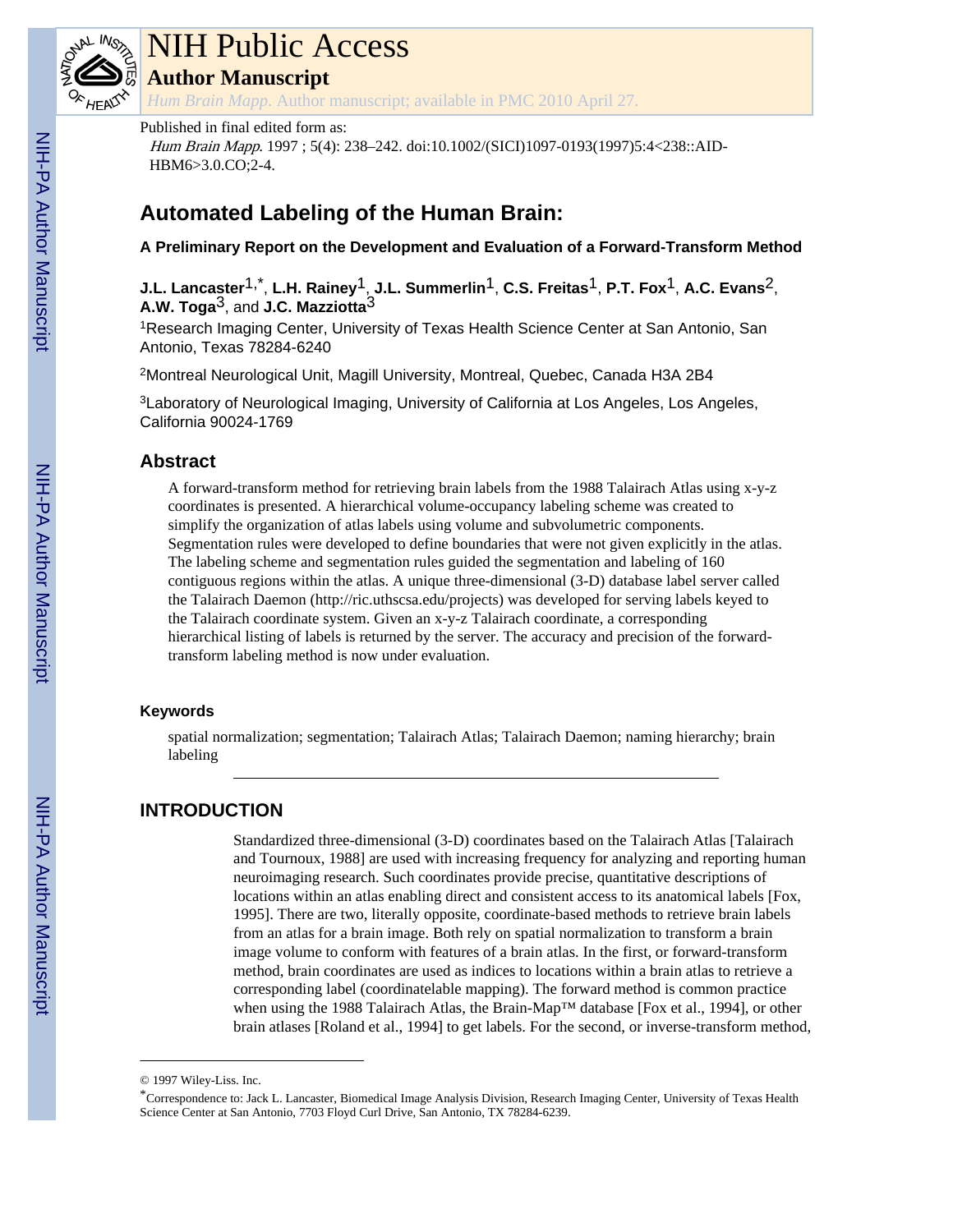volumes of interest (VOIs) are transformed from an atlas to conform to a brain image volume (label-coordinate mapping). This method is used by the ANIMAL software developed at Montreal Neurological Institute [Collins et al., 1995] and has been implemented in various formats by others.

Each labeling strategy relies on accurate segmentation of labeled structures in an atlas brain, and both are under development as part of the International Consortium for Brain Mapping (ICBM) project [Mazziotta et al., 1995]. The forward method is based on the 1988 Talairach Atlas where the segmentation task is simplified, since labels already exist. However, boundaries are not well-defined for all labeled structures. The inverse method is based on an individual highresolution MRI brain image volume that was transformed to conform to a standard atlas, and serves as a 3-D surrogate for the original atlas. Segmentation within this atlas volume would be impossible for smaller structures such as Brodmann areas without dependence on other atlases. Neither spatial normalization nor atlas segmentation can be performed with complete accuracy, though spatial normalization is considered to be more correct when using a surrogate atlas with characteristics similar to the subject brain image [Collins et al., 1994; Friston et al., 1995], favoring the inverse method. Conversely, segmentation is more complete using a published atlas, since many more brain regions are available, favoring the forward method. These factors led to the study and development of both methods, a forward method based on the 1988 Talairach Atlas and an inverse method based on the atlas concept of ANIMAL. This preliminary report describes the labeling scheme and segmentation rules for a forward-transform method and its initial implementation for anatomical labeling.

# **MATERIALS AND METHODS**

#### **Talairach Atlas labeling scheme**

A volume-filling, hierarchical, anatomical-labeling scheme was used wherein anatomical structures are defined as contiguous collections of voxels, each voxel assigned an x-y-z coordinate (Table I). Though this scheme was intended for the Talairach Atlas, its design was purposely general so that it can be used as a guideline for labeling other atlases. The general scheme is to subdivide a structure at level N into its component substructures in level N-1. For example, the brain is subdivided into its component volumetric structures (cerebrum, cerebellum, and brainstem) in level 1. Likewise, the cerebrum (in level 1) is subdivided into its component structures (lobes and sublobar regions) in level 2. This scheme continues down to level 5 for the Talairach Atlas. Failure to reach level 5 indicates the bounding level of the labeling scheme for a given structural component. For example, there are no level 5 structural components for white matter (WM) or cerebral spinal fluid (CSF), since no subcomponents are resolvable in the Talairach Atlas. The naming hierarchy in Table I does not illustrate the full detail of names used for lobes, gyri, nuclei, and subnuclear structures (see Talairach Daemon at<http://ric.uthscsa.edu/projects>for more details).

#### **Talairach Atlas segmentation**

A volumetric image was synthesized from the Talairach Atlas with 1-mm<sup>3</sup> voxels such that each voxel can be addressed using Talairach coordinates. Axial section images from the atlas were digitized using an Hewlett Packard ScanJet IIcx color scanner at a resolution of approximately 0.1 mm. Each brain structure (or region) was automatically extracted using thresholding techniques and manually detailed to correct for errors. Labeled regions were reduced to a spatial resolution of 1 mm. Nearest-neighbor interpolation was used to provide data between the atlas sections. Region labeling and extraction started at level 1 of the labeling scheme by forming the cerebrum, cerebellum, and brainstem into 3-D volumes of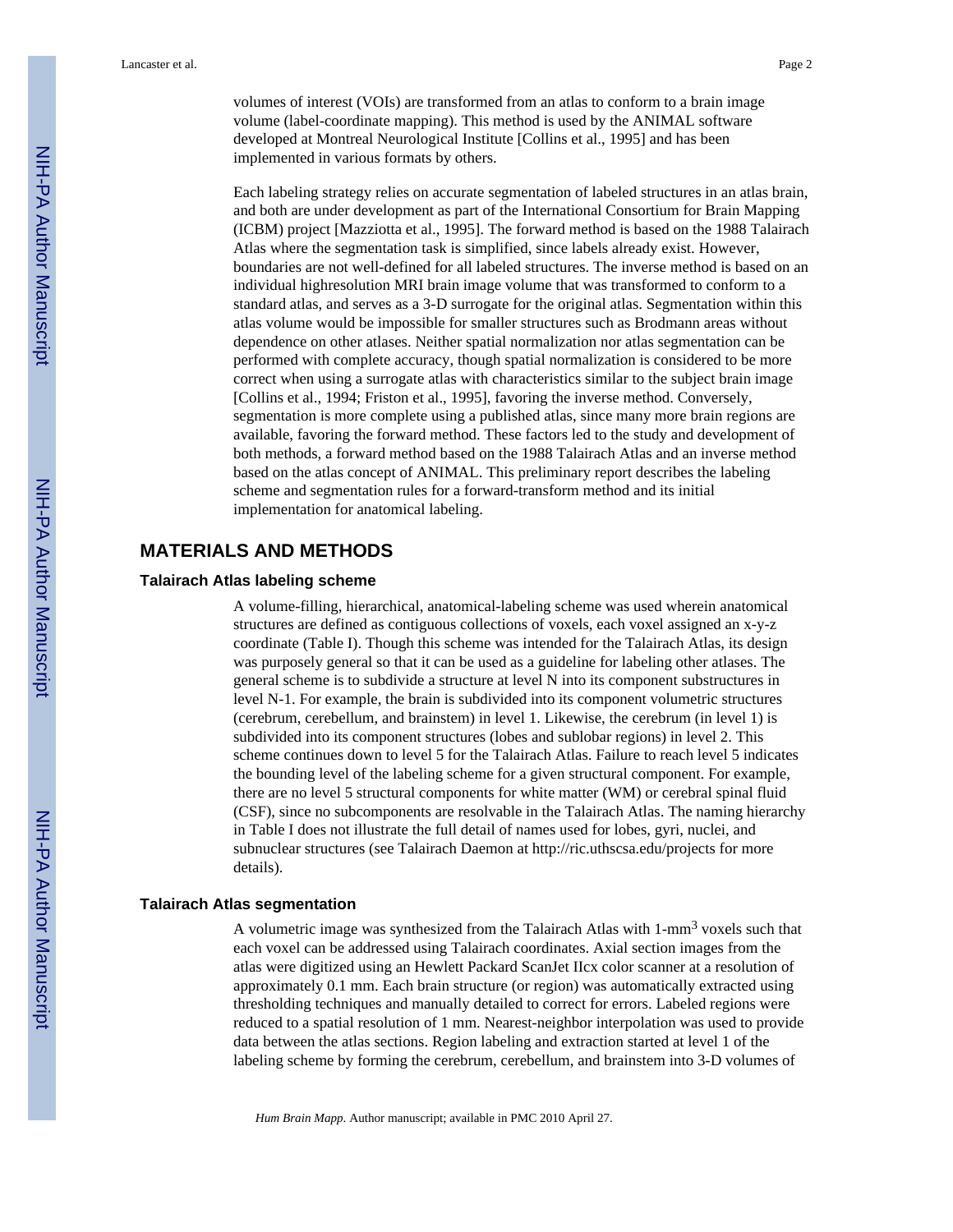interests (VOIs) using Alice™ and Dipstation™ image processing software from the Hayden Image Processing Group (Boulder, CO). Common boundaries of VOIs were used in the creation of VOIs in each successive level. This greatly simplified the creation of new VOIs and was consistent with the volume hierarchy labeling scheme.

Preliminary rules for boundary definitions were developed where boundaries were not explicitly given in the atlas (e.g., Brodman areas) [Freitas et al., 1996]. These rules have been greatly refined and are given for structures within each hierarchical level of the cerebrum as follows:

Level 1 (Hemisphere)

Exterior boundaries defined using a convex hull of cortex

Medial boundaries manually outlined from atlas sections

Level 2 (Lobe)

Lobes

Exterior boundary identical to hemispheres

Interior boundary formed by lines connecting deepest extremes

 Sublobar (a single sublobar region was defined to fill remainder of volume within the hemisphere)

Level 3 (Gyrus)

Gyri

Exterior boundary was identical to associated lobe

Interior boundary formed by lines connecting deepest points of limiting sulci

Intragyral boundaries formed by lines bisecting limiting sulci

Minor invaginations (without atlas labels) were ignored

 Subgyral (a single subgyral region was defined to fill remainder of volume within lobes)

Nuclei (manually labeled following atlas)

 Extranuclear (a single extranuclear region was defined to fill remainder of sublobar volume)

Level 4 (Tissue Type)

Gray matter (GM) and white matter (WM) are readily bounded within gyri

WM and cerebral spinal fluid (CSF) are readily bounded within subgyral regions; the CSF is further labeled by ventricle

 GM and WM are readily bounded within nuclei WM and CSF are readily bounded within extranuclear regions

Level 5 (Cytoarchitecture)

 Brodmann areas (Interior and exterior boundaries are constrained to cortical GM; Brodmann intergyral boundaries are taken at the pit of associated sulcus; Brodmann intragyral boundaries selected to maintain continuity with other sections where landmarks are available)

Subnuclear structures are readily bounded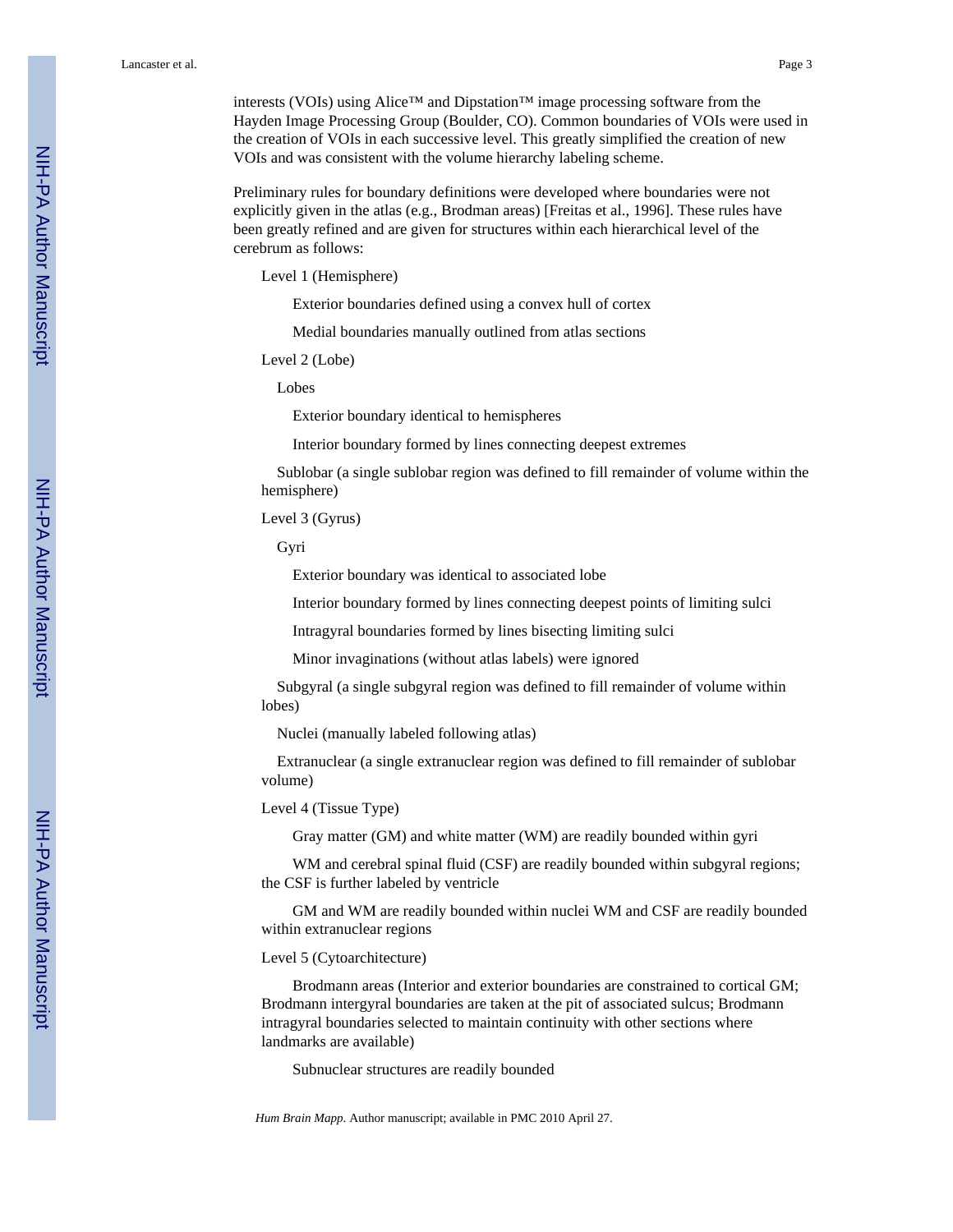#### **Talairach Daemon**

A unique 3-D coordinate-based database structure was developed for serving brain labels. The core of the database is a 3-D image array spanning the full extent of Talairach space at a resolution of 1 mm with x-y-z dimensions of  $170 \times 200 \times 210$  mm. Each 1-mm<sup>3</sup> voxel within this 3-D array contains a pointer to a voxel record that provides information about labels for that voxel. Each voxel record contains pointers to labels. This scheme provides rapid indexed access to any label within this space. The database is accessed through a server that accepts requests, performs the requested query, and sends results to the requesting application. Both the database and server are memory-resident and run on a Sparcstation 20 Sun Microsystems (Mtn. View, CA). The database and server are called the Talairach Daemon (TD) to indicate the brain standard used and the memory-resident nature of the software. By design, database transactions can be performed at extremely high speeds. High throughput is achieved by keeping the query and response data stream small and using tcp/ip sockets for communications.

# **RESULTS**

The volume-occupancy labeling scheme was used to guide the bounding of the Talairach Atlas for all level 1 structures as well as cerebrum structures for levels 2-5. One hundred sixty structures have now been incorporated into the Talairach labels database served by the Talariach Daemon. Level 4 is not fully labeled, but this work is underway. Segmentation and label designation for levels 2-5 for the cerebellum and brainstem are planned in the future.

The first-generation Talairach Daemon (TD) is now fully operational. A Java applet is now available ([http://ric.uthscsa.edu/projects\)](http://ric.uthscsa.edu/projects) and provides easy access to labels and overlays of structures in the TD databases. An overview of the database and server is available at this site. The Talairach Daemon also provides access to structure probability maps (SP maps). In fact, it was specifically designed to provide access to the more complex probability maps. These data are a product of a P20 project seeking to develop a probabilistic reference system for the human brain [Mazziotta et al., 1995]. Currently nine structures are in the SP maps database. The SP maps provide a probability of occurrence for each structure, given an x-y-z coordinate. Graphic overlays are provided for each structure in the Talariach labels and SP maps databases. The overlays from the SP maps represent the regions where the SP map for a structure is 50% or larger.

Figure 1 is taken from the atlas view window of the TD Java applet. It illustrates overlaying of several lobes onto an electronically modified version of 1988 Talairach Atlas axial section images. The TD applet also provides interactive access to Talairach labels, formatted using the hierarchical volume-occupancy scheme, as well as SP map labels and probabilities. As the pointer is moved around in the atlas window, x-y-z coordinates are displayed on the main window. Labels can be fetched by clicking the mouse button while pointing at a site of interest in the atlas window. The requested labels are printed to the main window with good time response for most users (1-4 sec for most sites around the world).

### **DISCUSSION**

This preliminary report expands a recently developed volume occupancy naming strategy and describes rules developed for segmentation and labeling. The new volumetric segmentation rules and labeling scheme provide a natural method to hierarchically organize and label a 3-D brain atlas. The accuracy of the Talairach labels is dependent on the accuracy of the spatial normalization used to conform brain images to the 1988 atlas brain. For spatial normalization methods used today, it is anticipated that label conformance will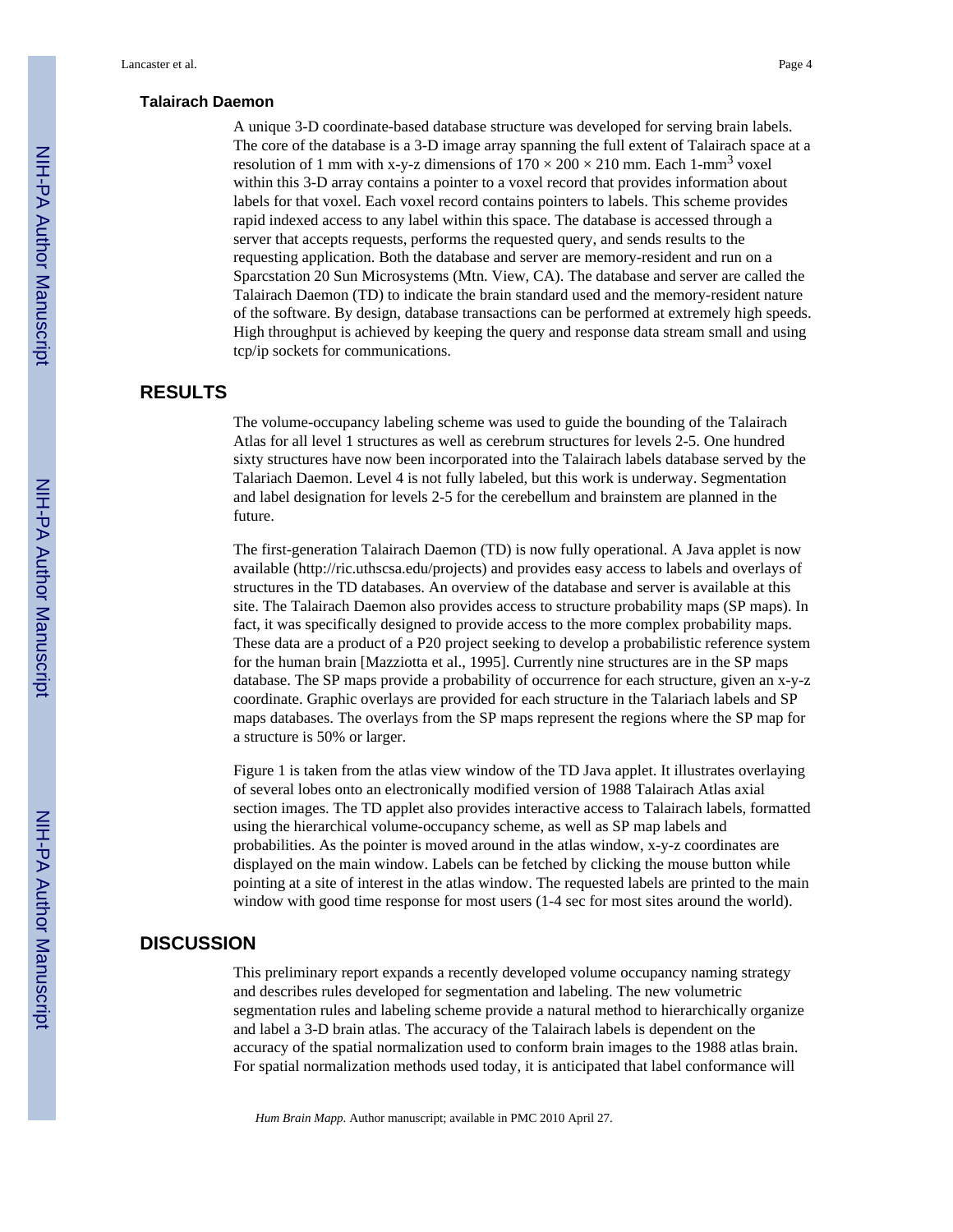be good for structures in levels 1-3. The degree of label conformance will diminish in level 4, but should be better for higher degree-of-freedom spatial normalization methods [Collins et al., 1994; Friston et al., 1995]. Finally, in level 5, where current spatial normalization schemes fail, the labels should be used with caution. A critical evaluation of the accuracy and precision of this label serving scheme is underway [Freitas et al., 1996] in highresolution MR images spatially normalized using a modality-independent 9-parameter spatial normalization method [Lancaster et al., 1995].

Plans are under development to incorporate the volume occupancy naming scheme into the BrainMap database using the Talairach labels database. Our experience with the BrainMap database indicates that the anatomical labels from the Talairach Daemon should be more standardized (and therefore more useful in queries) than conventional anatomical descriptions found within the human brain mapping literature. This is a good example of the use of the forward-transform method for accessing anatomical labels. An example of using the inverse-transformation for labeling is seen with the Talairach Daemon applet, where the various anatomical region labels are overlaid onto the Talairach Atlas section images to show the full extent of region labels.

The Talairach Daemon is currently accessed by numerous sites around the world using the Java applet. Additionally, access to the Talairach labels and SP maps databases is provided in the most recent release of the BrainMap Search and View software (version 4.0 for Sun Solaris is available for download at our website). We are currently evaluating software for direct access to the TD database using TD routines incorporated into in-house software and as stand-alone command-line programs. Final versions of these TD routines will be available at our website in the future.

#### **Acknowledgments**

Contract grant sponsors: NIMH and NIDA; Contract grant number: Human Brain Project P20 MH/DA52176.

#### **REFERENCES**

- Collins DL, Neelin P, Peters YM, Evans AC. Automatic 3D intersubject registration of MR volumetric data in standardized space. J Comput Assist Tomogr 1994;18:192–205. [PubMed: 8126267]
- Collins DL, Holmes CJ, Peters TM, Evans AC. Automatic 3-D model-based neuroanatomical segmentation. Hum Brain Mapping 1995;3:190–208.
- Fox PT. Spatial normalization origins: Objectives, applications, and alternatives. Hum Brain Mapping 1995;3:161–164.
- Fox, PT.; Mikiten, S.; Davis, G.; Lancaster, JL. BrainMap: A database of human functional brain mapping. In: Thatcher, RW.; Zeffiro, T.; Huerta, M., editors. Advances in Functional Neuroimaging: Technical Foundations. Academic; Orlando: 1994. p. 95-106.
- Freitas CS, Summerlin JL, Lancaster JL, Fox PT. Talairach Daemon: Automated mapping of surface anatomy onto standard coordinates. Society for Neuroscience 1996;22:675.
- Friston KJ, Ashburner J, Frith CD, Polint JB, Heather JD, Frakowiak RSJ. Spatial registration and normalization of images. Hum Brain Mapping 1995;3:165–189.
- Lancaster JL, Glass TG, Lankipalli BR, Downs H, Mayberg H, Fox PT. A modality-independent approach to spatial normalization of tomographic images of the human brain. Hum Brain Mapping 1995;3:209–223.
- Mazziotta JC, Toga AW, Evans A, Fox P, Lancaster J. A probabilistic atlas of the human brain: Theory and rationale for its development. Neuroimage 1995;2:89–101. [PubMed: 9343592]
- Roland PE, Graufelds CJ, Wahlin J, Ingleman L, Andersson M, Ledberg A, Pederson J, Akerman S, Dabringhaus A, Zilles K. Human brain atlas: For high-resolution functional and anatomical mapping. Hum Brain Mapping 1994;1:127–184.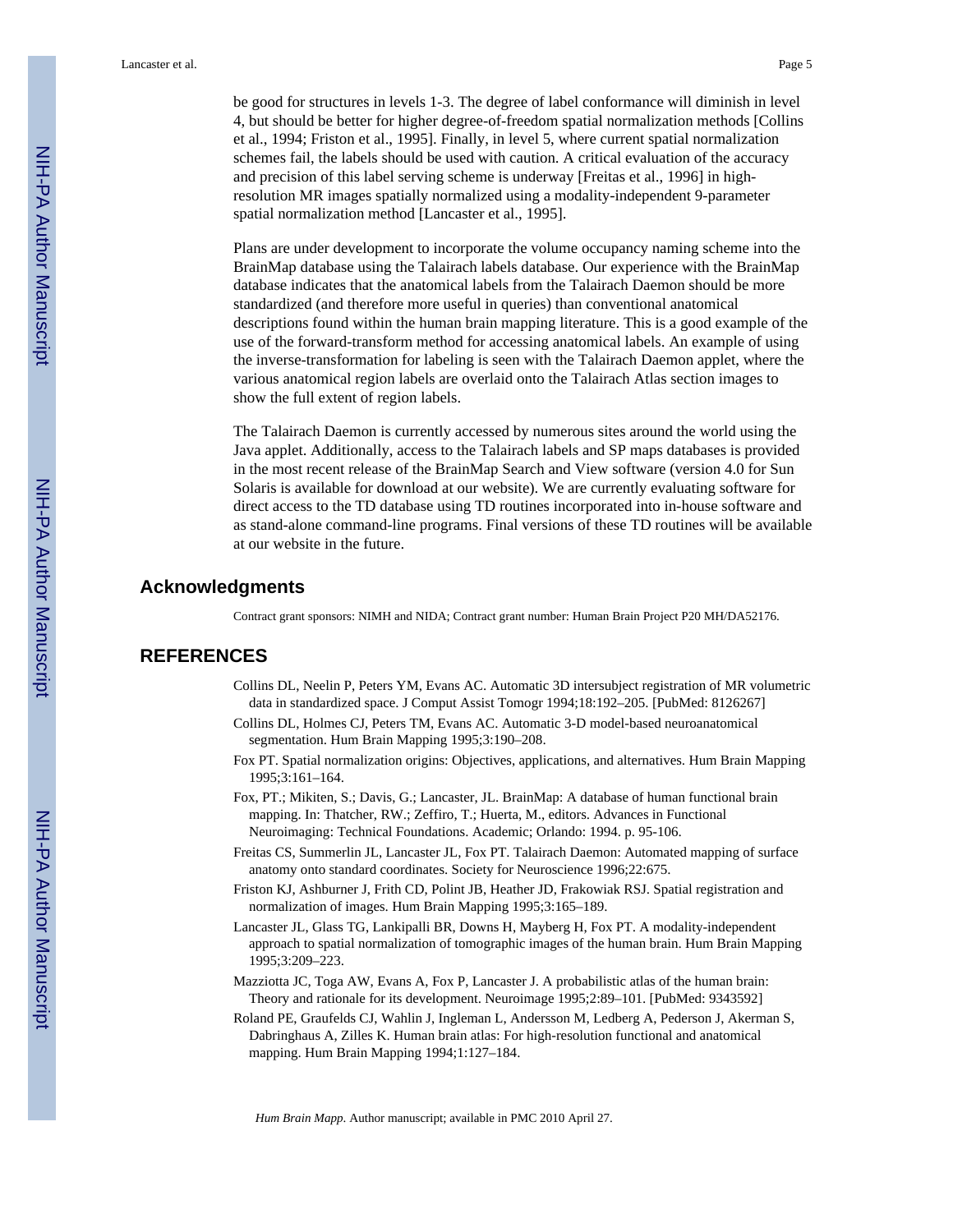Lancaster et al. Page 6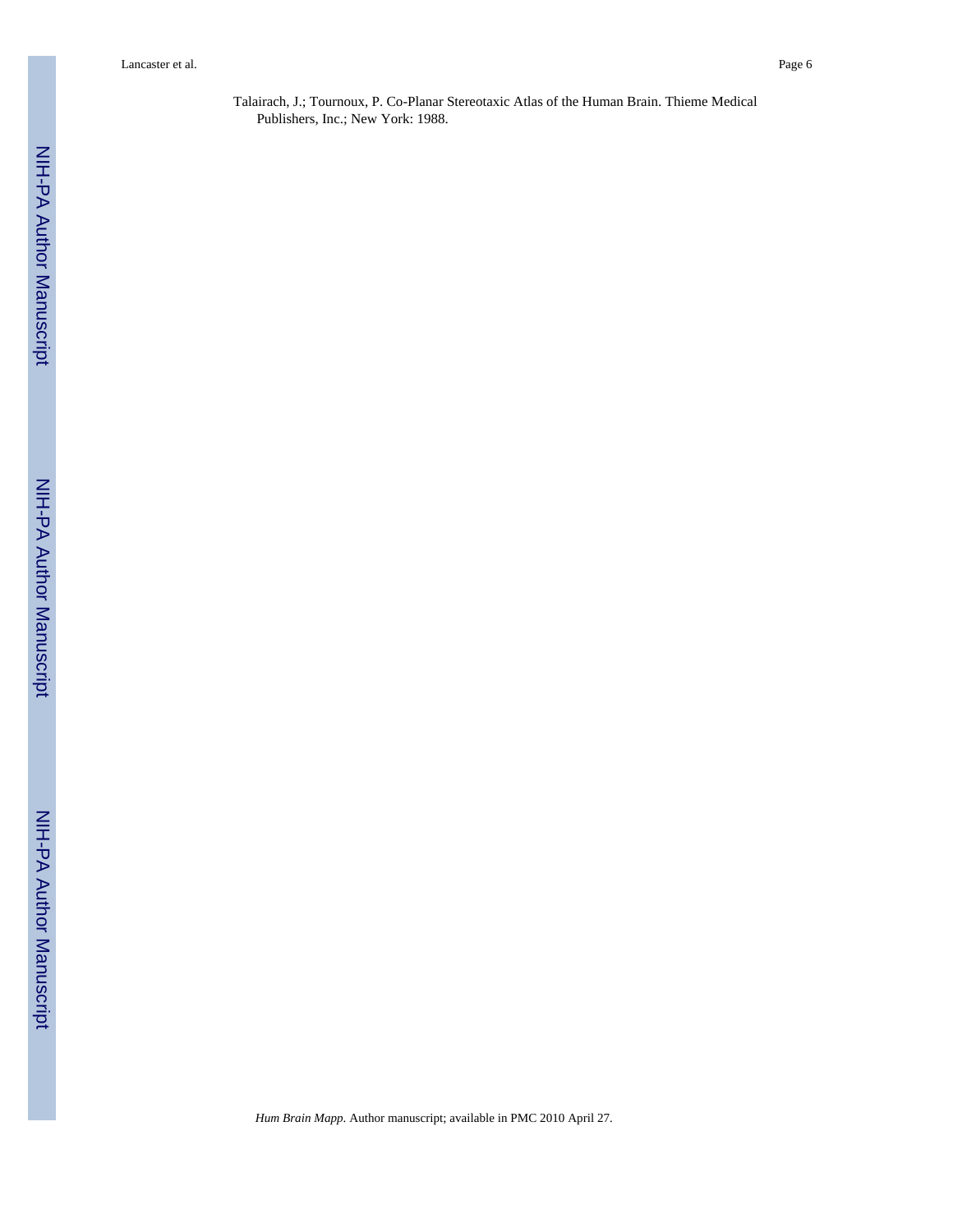

#### **Figure 1.**

Overlays of Talairach labels for frontal, temporal, and occipital lobes for the transaxial section image from the Talairach Atlas at  $z = +1$  (background adapted from Talairach and Tournoux [1988]).